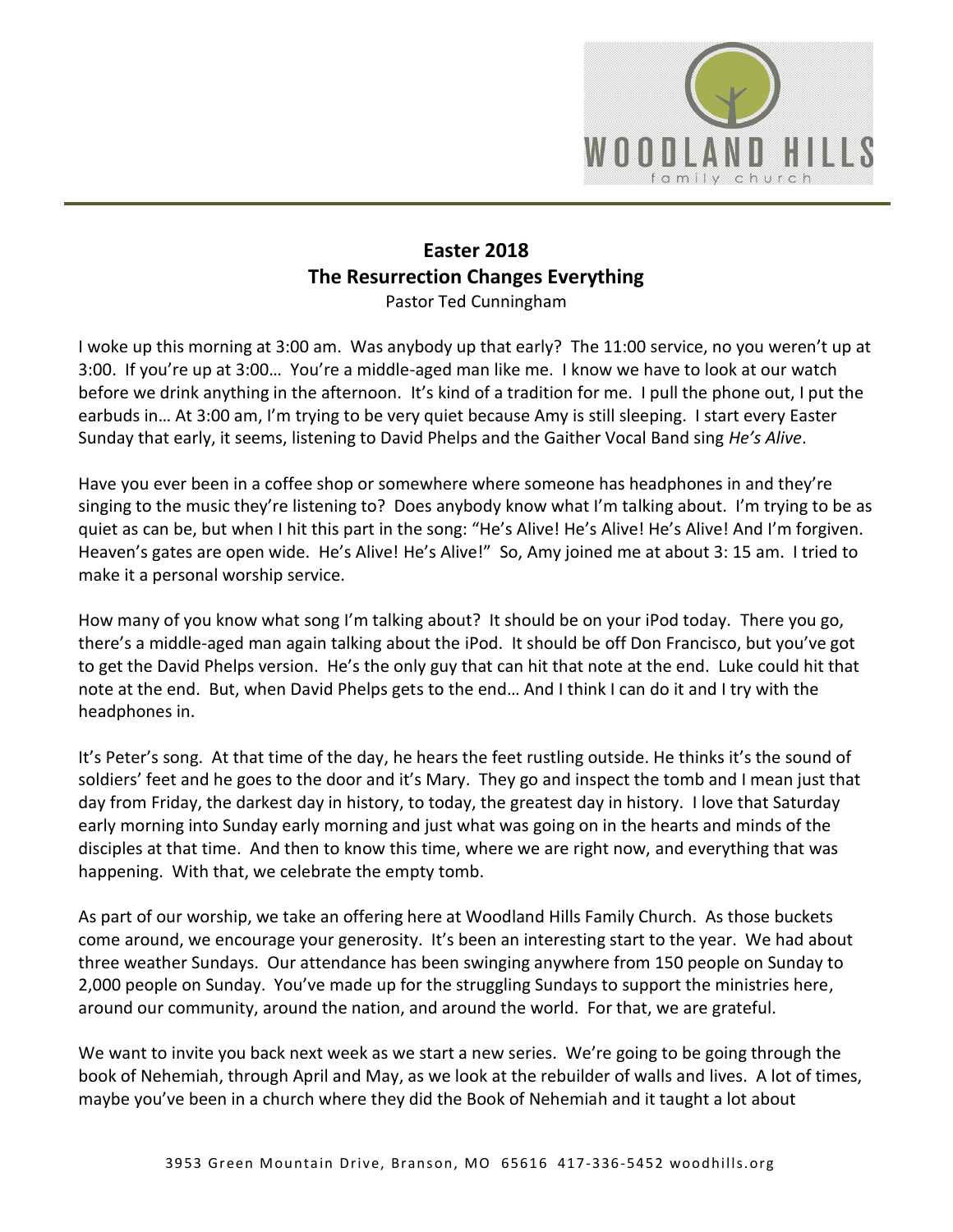leadership principles or maybe your church was going through a building campaign and they were using this to talk about building. It's the rebuilder of broken walls and lives as Nehemiah goes to rebuild the walls of the city. I brought it to the team and said, "And here's what I want to call the series: *Build the Wall*. I wanted to call it *Build the Wall And make Babylon Pay for It*. You can't get anymore culturally relevant than that. The entire creative team and the staff, every single one of them, shot me down.

So, here's the title of our next series, starting next week: *Home Town*. It's a big difference from Build the Wall. Keep them away. It's *Home Town – Love Where You Live*. We're not doing a series for tourism. It's wherever *you* live. In this church, our church family, we say Southwest Missouri, but it's all the way from Springfield and Nixa, down to Harrison and Omaha (not Nebraska, Arkansas). All the way from Taneyville and Bradleyville to Crane and Hurley and Hollister. Wherever it is you find yourself, our desire through this series is that you become a life-giving person for your community.

I don't know if your new to Branson, but you may have picked this up from people that have been here a little bit. There are some jaded members of our community. You can pick up on this tone. I love everything about Branson. I've been here 17 years, but sometimes we can become jaded towards the problems of our community. There can be fighting over the next steps for our community.

Nehemiah asked two questions about the city in Chapter 1 – "Tell me about the people. I want to know about the people and I want to know about the city. The people are disgraced, and the walls are broken down. And with this, he mourns and he weeps and he fasts and he prays. The goal of this series is that you and I would develop a heart for our community, develop a heart for those that we call neighbors, that we would love this place. Some of you are like, "I am leaving this place." Some of you are like, "I'm not from here, but I'm now here." Some of you were born and raised here and this has been home your whole life. Wherever your coming from and now you call Southwest Missouri home, our desire is that we would develop a heart for our neighbors, a heart for our community.

This journey really started for me this past summer. I've been here, like I said, 17 years and just dealing with the poverty issues and the homelessness in our community and the drug addictions and a struggling economy in some of the cities. We spent some time in Rockaway Beach. I just said "Lord, I pray that I would have a heart like Nehemiah had for the people, the rebuilding of the city, and the rebuilding of the people." I'm hoping that you will take that journey with us, starting next week.

If you're brand new to our church, the only thing really different for us about today is a lot of people. It's a lot of people, but it's the same message. You're not getting a message today that we only give once a year. This is our regular message because we desire to be a church, we desire to be a family, a community of believers where we know Christ and the power of his resurrection. We want to know Christ and the power of his resurrection and something we say often around here… We don't allow the word *hopeless* around here. We don't allow people to say, "You know that guy over there? He's a lost cause." "You see that couple over there and you know what they're going through, right? Yeah, there's no way that marriage can be saved." "You see that father/son over there? They haven't talked for years? It's done."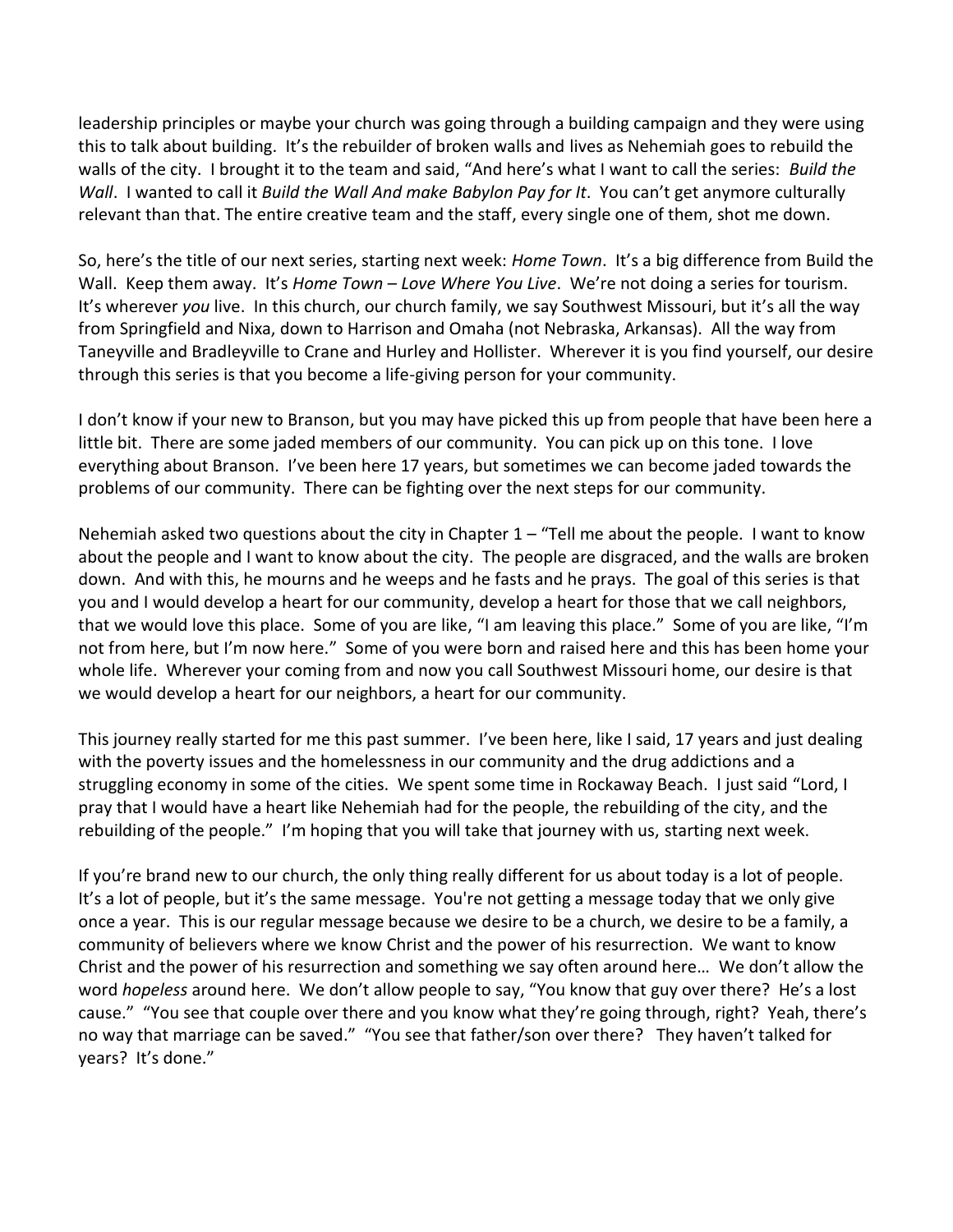We don't use words like that around here because **we believe Jesus breaths into dead people, relationships, marriages, and families.**

Today, Easter Sunday, he is risen. We proclaim not only the resurrection of Jesus, but the power that comes with the resurrection of Jesus. The same power that raised Jesus from the dead is the same power that's available to us today.

This is what the Apostle Paul says in Ephesians 1 and it's been my prayer for you: *[18](https://www.studylight.org/desk/?q=eph%201:18&t1=en_niv&sr=1) I pray that the eyes of your heart may be enlightened in order that you may know the hope to which he has called you, the riches of his glorious inheritance in his holy people, [19](https://www.studylight.org/desk/?q=eph%201:19&t1=en_niv&sr=1) and his incomparably great power for us who believe. That power is the same as the mighty strength [20](https://www.studylight.org/desk/?q=eph%201:20&t1=en_niv&sr=1) he exerted when he raised Christ from the dead and seated him at his right hand in the heavenly realms…*

I want to encourage you, if you get time… I don't promote a ton of movies, but you need to go see the movie *Paul*. There isn't a lot of CGI and there aren't going to be any transformers and cars and all of that, but if you want the tone of the New Testament, I think that movie does an excellent job.

I went with Amy and Carson to watch this movie. In that movie, you see it all over Paul as he's spending time with Luke: the joy that is set before him. He is soon to be put to death for his faith in Jesus and there is great joy. As he develops a relationship with the prison warden and shares the gospel with the prison warden. Moments before his death, you see them shake hands… We don't hear what he's saying, but I know he's speaking the life of Jesus into this man. Carson is watching it with me and it's a heavy movie for him to see. I looked over and him and I go, "You see that. Paul is excited – to die is gain. Look at that."

My kids tell me all the time, "Dad, you talk about your death literally every day. It's exhausting us." Just so you know, if you're new here, my funeral is so planned, and it is awesome. I tweak it every now and then if new songs come out, but the kids know. First of all, I'll have a funeral at 3:00 and 8:00 right here in this theater. We're going to have two parts, so catch which ever one you can; whatever fits your schedule. Carson is going to say the first words at my funeral. Whether it's tomorrow, which it could be, or whether… Some of you are thinking, "I think you're really looking forward to this, aren't you?" For the joy set before me? Yes! Go watch that movie.

Carson is going to deliver the first words and he laughs about it, but whether it's tomorrow, 20 years from now, or 40 years from now, Carson is going to stand up at my funeral and go, "Well, the day my dad was so excited about it finally here. We're finally here." I've told him, "That's the first line, as you speak hope to a group of folks who gather. Say nothing of me, Carson, speak of the savior."

The same power that raised Jesus from the dead is the same power that raised your lifeless soul and it's the same power that raised my lifeless soul. Two thousand years later, we're still celebrating the resurrection of Jesus. Two thousand years later, the Pentecostals are still waving their arms and dancing about it. The charismatics are still shouting about it. The Baptist are still amening it. The Presbyterians are still studying it. The Episcopalians are still toasting it. The Anglicans are still chanting about it. And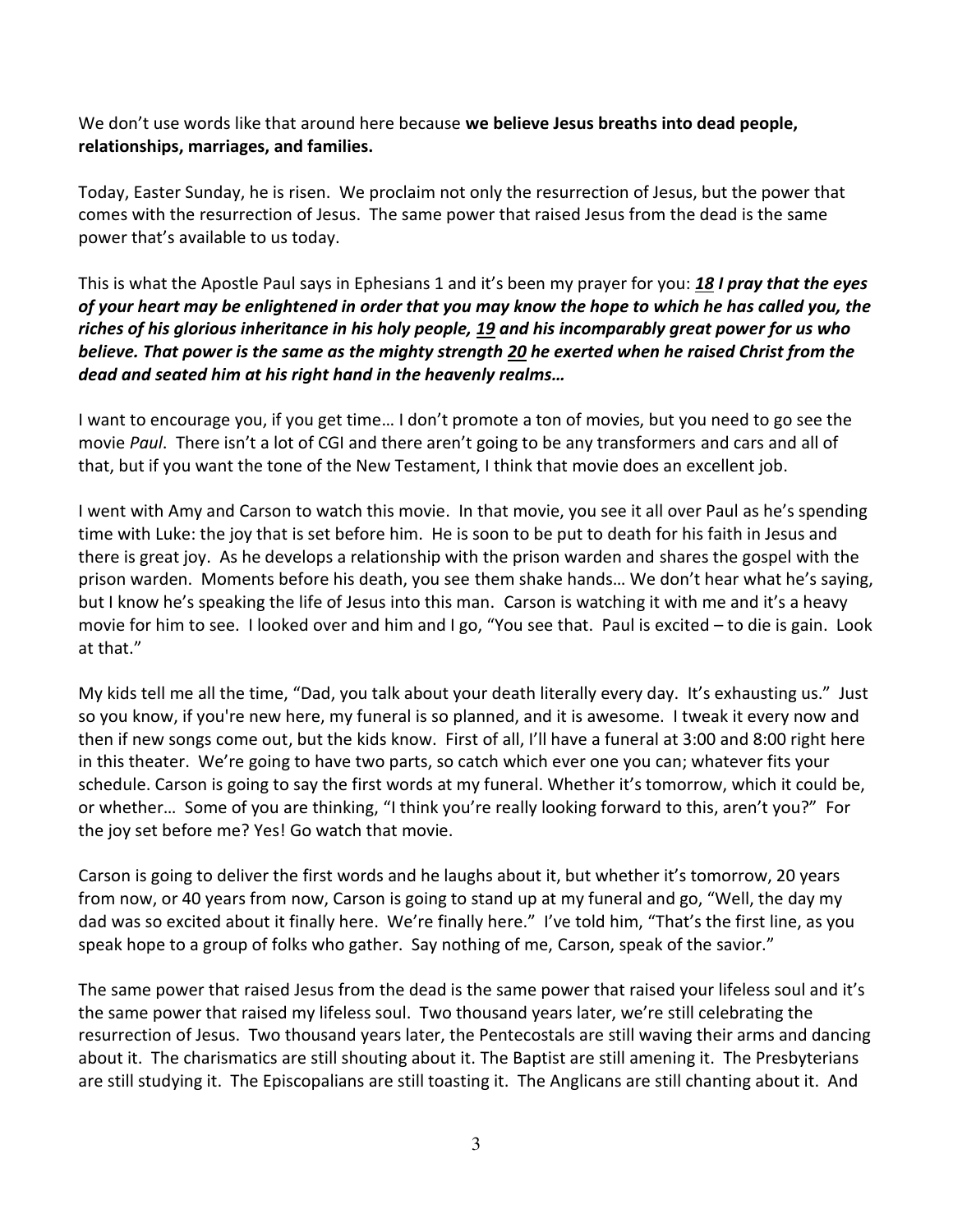the Roman Catholics are still standing and kneeling, over and over, about it 2,000 years later. Why? Because it's the same power available to us today.

Some of you know the story, but you don't have the power. Some of you have heard this narrative that we're going to share today. You've heard it, but you've not experienced it. And you're here today… This place is packed. There will be over 3,000 people on this campus and will lose about 1,200 next week. It's because you've heard the story, you know the story, but you haven't experienced the same power that was exerted to raise Jesus from the dead. You haven't experienced it in your life.

If I can talk to those who have professed faith in Jesus, you've placed faith in Jesus, you call yourself a Christian, I want to ask you about the quality of your faith today. How would you describe your faith? Maybe some of you would say, "**My faith is shaky**. It depends on how the day's going." Some of you say, "My faith was really good until I got that doctor's report." "My faith was going well until I heard my dad's doctor report or my mom's doctor report." "It was going really well until my husband left me." "It was going really well until my son/daughter said they want nothing to do with me." You've allowed your faith to be established by how life is treating you. You allow your faith to be established by the circumstances that hit you. By the way, these same circumstances hit us all. We all experience the loss of a job, the loss of finances. Some of you have experienced bankruptcy; you're morally bankrupt, your financially bankrupt and your faith is shaky based on the circumstances.

Others would say, "**My faith is seasonal**." "Ted, I just have these really strong times and then weak and then strong and then weak… I can go for months at a time and really be going after it and then something happens, and I just fade away, I drift away."

After the first service this morning at 7:30, a gentleman visiting our church came up to me and said, "You know, I didn't drift for weeks or months; I drifted for years." That may be the story for some of you. It's not like the changing of the season, but more like years. You made a decision to follow Christ, you made him the Lord and Savior of your life, but you just started kind of drifting away.

There are others who would say, "**My faith is steady**." And you know what? They are all around here. I'm looking around right now. I just see long term believers. Some may have only been saved for a few years, but from the moment of their salvation, their faith in Christ has just been unwavering.

I've had hospital visits this week. I've visited in homes. Not to say names, but his initials are Bob Copeland. I love that man. I know he's watching online because he can't make it in. Bob is dealing with congestive heart failure. I'm sitting there, "Why is it I can go into some rooms, I can visit some homes and there is great joy at these moments." Bob and I were telling jokes and he was belly laughing for the better part of an hour yesterday. I was thinking this is good, but I've been in the rooms where it's death and there is no joy. I go over to the joy. Why? Because there is a steady faith.

I'm telling you, in this movie *Paul*, you're going to see it. There's this looking up and being like the time is almost here. When Paul and Luke are discussing about Christians… This scene has been in my mind all week of a mom with her arms around her son as they are led out into one of Nero's circuses to be slaughtered by animals.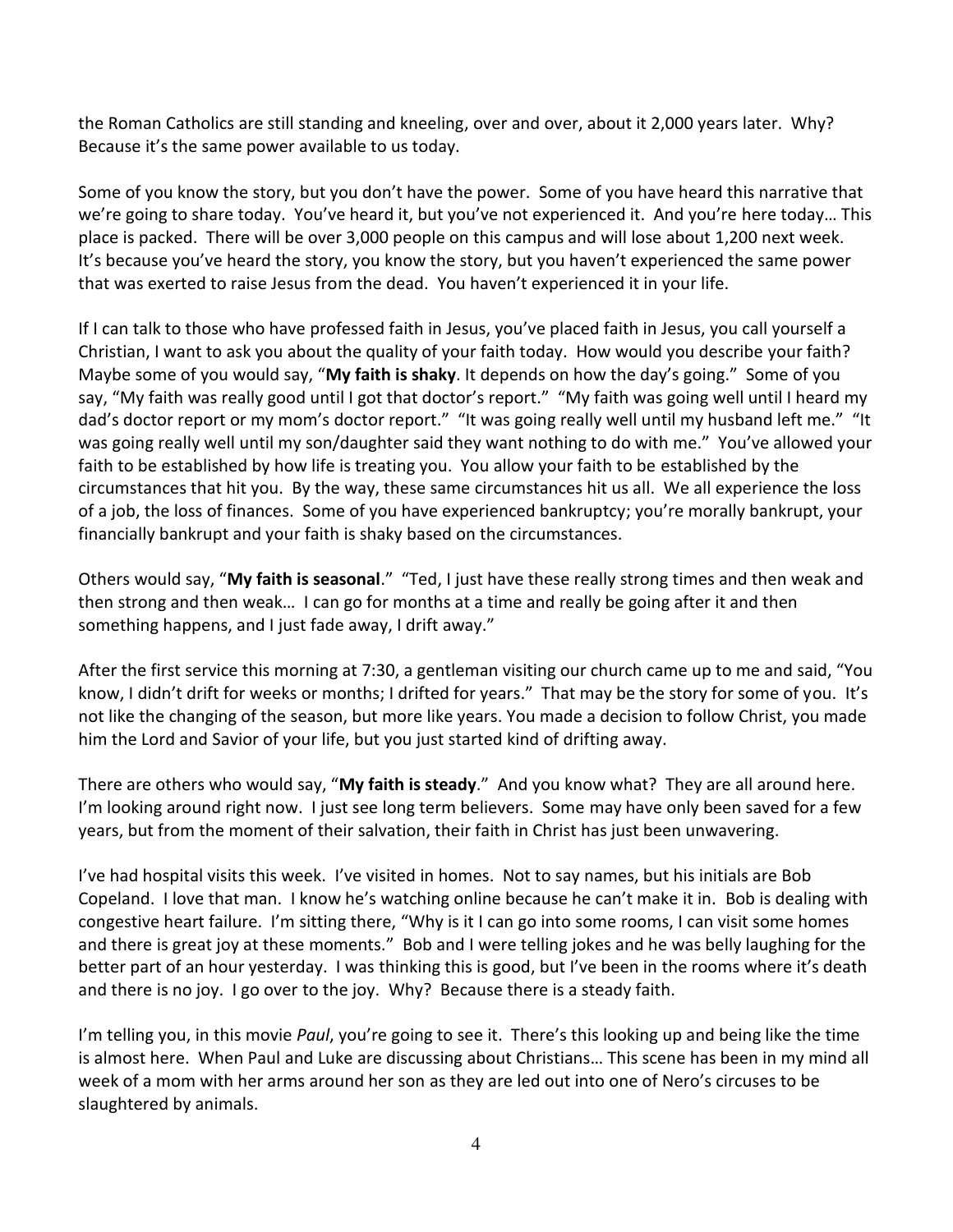And when word gets back to Paul that Nero had another circus, Paul just kind of smiles and goes, "What a glorious moment that must have been when they were face to face with the savior."

Why is it when I'm in a room with people with this steady faith and then I go over here... Do you know why? It's because this room over here has no hope. They're clinging to this life. And over here they're going, "Life under the sun. I'm grateful for the time the Lord has given me, but I can't wait to be with the Lord."

If you're struggling with that shaky or seasonal faith and you're wondering how to get that steady faith, I love what Pastor Timothy Keller says as we talk today about this. He says, *"It's not the quality of my faith; it's the object of my faith that holds me up."* Your faith is a report card on all the stuff you're doing and all the stuff you're not doing in church attendance and giving and all of that. You need to move your focus today from the quality of your faith – shaky or seasonal – and move it to the object. And the object of your faith is Jesus Christ. Turn you eyes on Jesus.

I go to Acts 2. I've been there all week and again, *He's Alive* still coursing through my veins here, but how can Peter, the one who denied Jesus, speak this first sermon on the day of Pentecost – when the church is being launched – with such a authority. He has authority and power. He has to lead off the first sermon of the church. The Day of Pentecost, he has to lead off, explaining to people… This is the introduction of his sermon: "No, we're not drunk." How's that for an introduction? It's because the Holy Spirit fell upon them. They are speaking in tongues, tongues they've never even heard before, but this is happening among the believers. The promised Holy Spirit has fallen upon them. People look at this from the outside in and they think they are drunk. Peter says, "We're not drunk." And he launches into this message and it's in Acts 2 that he proclaims.

*[32](https://www.studylight.org/desk/?q=ac%202:32&t1=en_niv&sr=1) God has raised this Jesus to life, and we are all witnesses of it.* To begin the morning, I read 1 Corinthians 15. You read in there that Jesus appeared to the disciples and then he appeared to over 500, so hundreds and hundreds of people witnessed the resurrection of Jesus. They saw the resurrected Christ. *[33](https://www.studylight.org/desk/?q=ac%202:33&t1=en_niv&sr=1) Exalted to the right hand of God, he has received from the Father the promised Holy Spirit and has poured out what you now see and hear.* "We're not drunk; we're filled with the Holy Spirit."

*[36](https://www.studylight.org/desk/?q=ac%202:36&t1=en_niv&sr=1) "Therefore let all Israel be assured of this: God has made this Jesus, whom you crucified…"* This is very important as we look, in a moment, at repentance. *"…both Lord and Messiah."* "You know the awaited Messiah? You put him on the cross. You crucified him."

*[37](https://www.studylight.org/desk/?q=ac%202:37&t1=en_niv&sr=1) When the people heard this, they were cut to the heart and said to Peter and the other apostles, "Brothers, what shall we do?"* "We crucified the Messiah."

*[38](https://www.studylight.org/desk/?q=ac%202:38&t1=en_niv&sr=1) Peter replied, "Repent and be baptized, every one of you, in the name of Jesus Christ for the forgiveness of your sins."* Repentance, as we are going to see in a second, is changing the course of your life and baptism is the first step of obedience. You step into the water and this is an outward expression of inward faith. It's a decision you've made to follow Christ and, in a moment, many will get into these waters and will proclaim to all of us, "I have decided to follow Jesus. I have declared Jesus is Lord. I believe he has been raised from the dead." They have proclaimed that, they believe that, they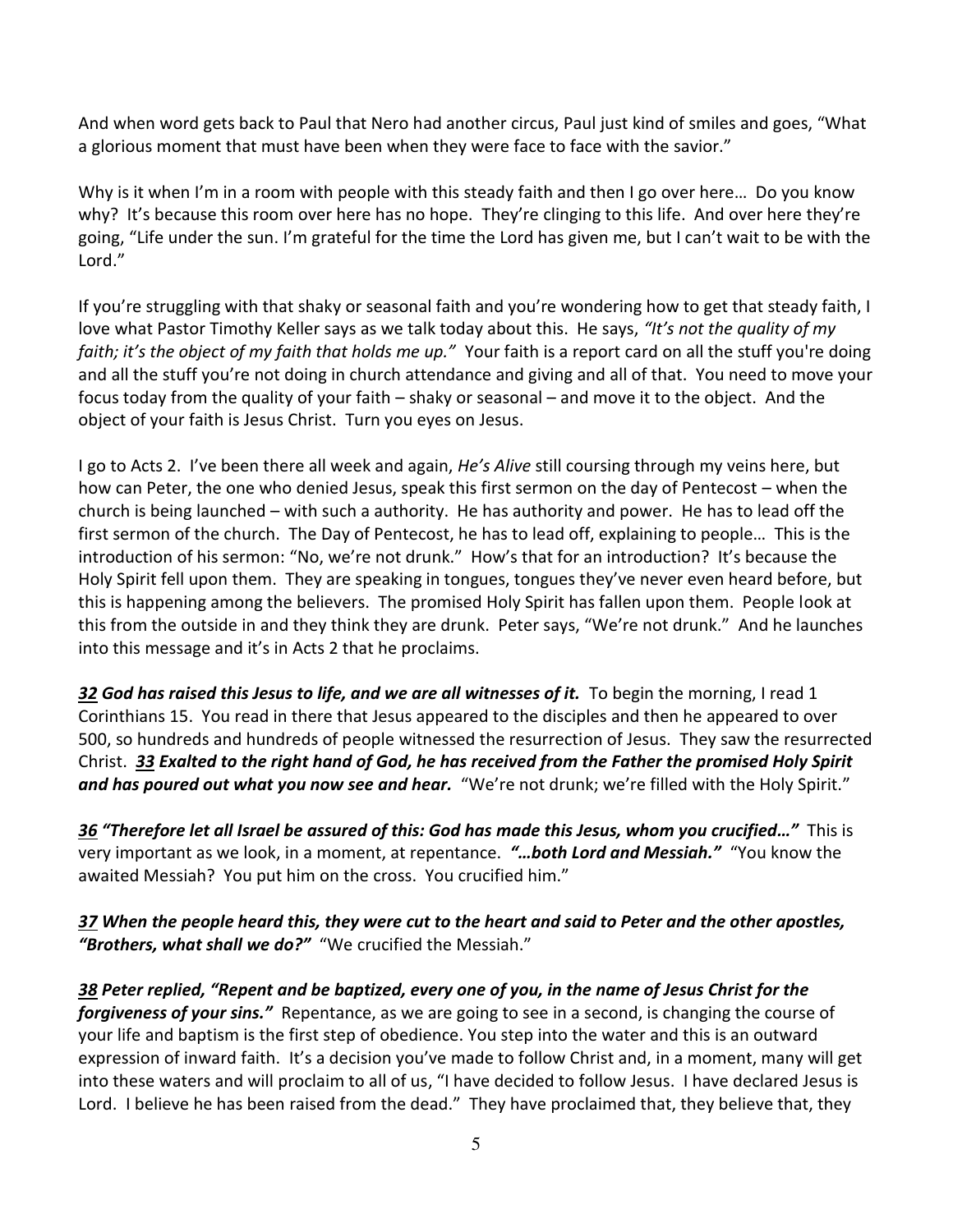are now Christians, and they will take a first step of obedience as they step into that water. *"And you will receive the gift of the Holy Spirit. [39](https://www.studylight.org/desk/?q=ac%202:39&t1=en_niv&sr=1) The promise is for you and your children and for all who are far off—for all whom the Lord our God will call."*

We believe we are saved by grace. For by grace you are saved through faith. It's not of works so that no one can boast about it. This is a free gift, not to be confused with a cheap gift. Dietrich Bonhoeffer, the German Pastor and theologian, called cheap grace *"the preaching of forgiveness without requiring repentance."* Or the offer of forgiveness… You can be forgiven for all that you've done wrong, all of your past sins. He's saying it's when you offer that, but you don't tell people to change the course of their life.

When Peter uses the words repent and be baptized, here's what *repent* means in that text. It means to have a change of heart. Not just to be sorry for your sin, but it's to reverse the direction of your life. Think about who he's preaching to. He's preaching to the ones who put Jesus on the cross. He's saying, "That's the Messiah, turn from that and turn to him, changing the direction of your life."

*[40](https://www.studylight.org/desk/?q=ac%202:40&t1=en_niv&sr=1) With many other words he warned them; and he pleaded with them, "Save yourselves from this corrupt generation." [41](https://www.studylight.org/desk/?q=ac%202:41&t1=en_niv&sr=1) Those who accepted his message…* Those who became Christians. *…were baptized…* They stepped into the water to make a public profession, a public proclamation of their faith. *…and about three thousand were added to their number that day.*

I don't know what intimidates you or throws you off, but for me, it's anytime I'm around someone in a position of authority. I get pretty intimidated. My kids asked me a couple of months ago, "Hey, Dad, how often did you go to the principal's office?

I said, "Which grade are we talking about?" I go, "I couldn't count for you how many times I went to the principal's office. Sixth and seventh grades were really rough years for me. My parents prayed for years, "God, redeem his mouth." I had one goal in going to the principal's office. I wanted to negotiate whatever I needed to negotiate so they would not call home. Can I get an amen on that one? Let me tell you something, I got good at it.

I loved when Bryan Bronn stood up here and declared that he was the principal of the junior high. There were a few cheers and a few jeers. There are parents out here that think he's the problem. Ha! That's a whole other series. Come back in the fall; we do a family series to let parents know it's their fault. Anyway… That was totally a joke.

Nine out of ten times, I could convince that principal to not call home. Give me double detention, do what you've got to do, but just don't call home. I don't know if they still do this, but when I was a kid, they would call you over the PA system so the whole school knew – there's that peer pressure – I was going to the principal's office. Then all your other classmates are scoffing you and making fun of you as you're headed to the principal's office.

I still get that feeling when I get pulled over by a police officer. Does anybody get that feeling when you get pulled over? I have to remind myself that I'm 44 ½ year old.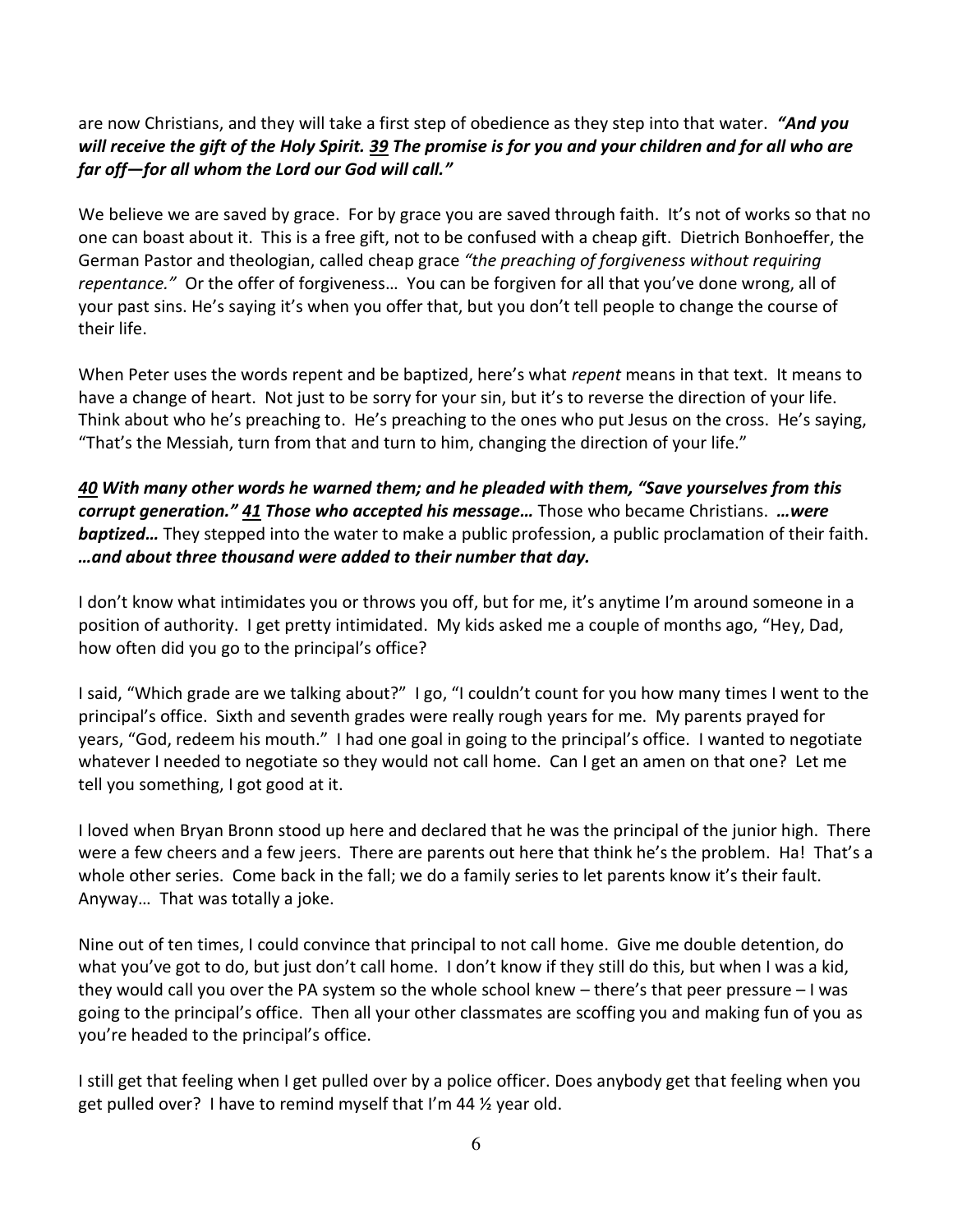How many of you have traveled internationally? So, you've been in front of a border patrol officer. This is not the TSA. A border patrol officer from another nation. You've got to be in the nation you're going to and then back home. I've never been more intimidated. The principal's office is nothing compared to standing in front of a border patrol agent. They don't put their bullet proof vest under their uniforms; it's on the outside and it's very thick. They have a hand gun, a taser, clubs, and zip ties. If you're not intimidated enough, they have the lanyard with the fully automatic machine gun hanging down the center, talking to the Cunninghams about what we're doing in their country. It seems like a little too much power to find out if we're bringing in undocumented cheese.

My daughter has a guilt prone nature like I have a guilt prone nature. My son and my wife, not so much. The border patrol officer becomes a fun game to see how bad they can make Ted and Corynn feel. But, I've got the passports and I've got all the documents and I'm ready to go. You don't know what questions they're going to ask. They want to know, "Why are you in our country?" We got one guy… He had the haircut, he was buff, he had a machine gun, he had his weapons and here we are, standing in front of him.

He said, "Where are you going?"

"We're going to The Hague."

"What are you going to do down there?"

"We're going to behave; that's what we're going to do down there." That's like the first thing out of mouth. I'm wanting him to know. "One hundred percent, right kids, we're all behaving, right? And Carson just shrugs his shoulders. It's that moment when you're standing in front of authority and the questions coming at you.

If I can take you to a day sometime from now when you will stand before the Lord. Every single person in here will. Every knee will bow and every tongue will confess. I'm speaking now the person who has never placed faith in Jesus. You'll one day stand before the Lord and I've got to tell you that he's not going to ask you, "How do you think it went down there?" He's not going to ask you, "You think you did well? I know your 20s and 30s was a rough patch for you, but ultimately do you think your good is outweighing your bad?" He's not going to pull out your file just to see... It's not A, B, C, D, or F and if you get a passing grade, you're in. It's called The Book of Life. The Book of Life is a record of all the saved. How do you get your name written in the Book of Life? It's through the object of your faith and that is Jesus. It's not the quality of your faith. It's not how many times you attended church. It's not how much you give. Not any of that. It's did you receive the sacrifice of the Lamb, Jesus?

## The scripture says this in Revelation 20: *[15](https://www.studylight.org/desk/?q=re%2020:15&t1=en_niv&sr=1) Anyone whose name was not found written in the book of life was thrown into the lake of fire.*

You'll stand before the Lord, the book will be opened, and it's the record of the saved. If you're name is not found in there… There are only two places to spend eternity. One is with the Lord, in the presence of the Lord, enjoying a fulfillment of our time with the Lord, the joy of the Lord, eternity with the Lord.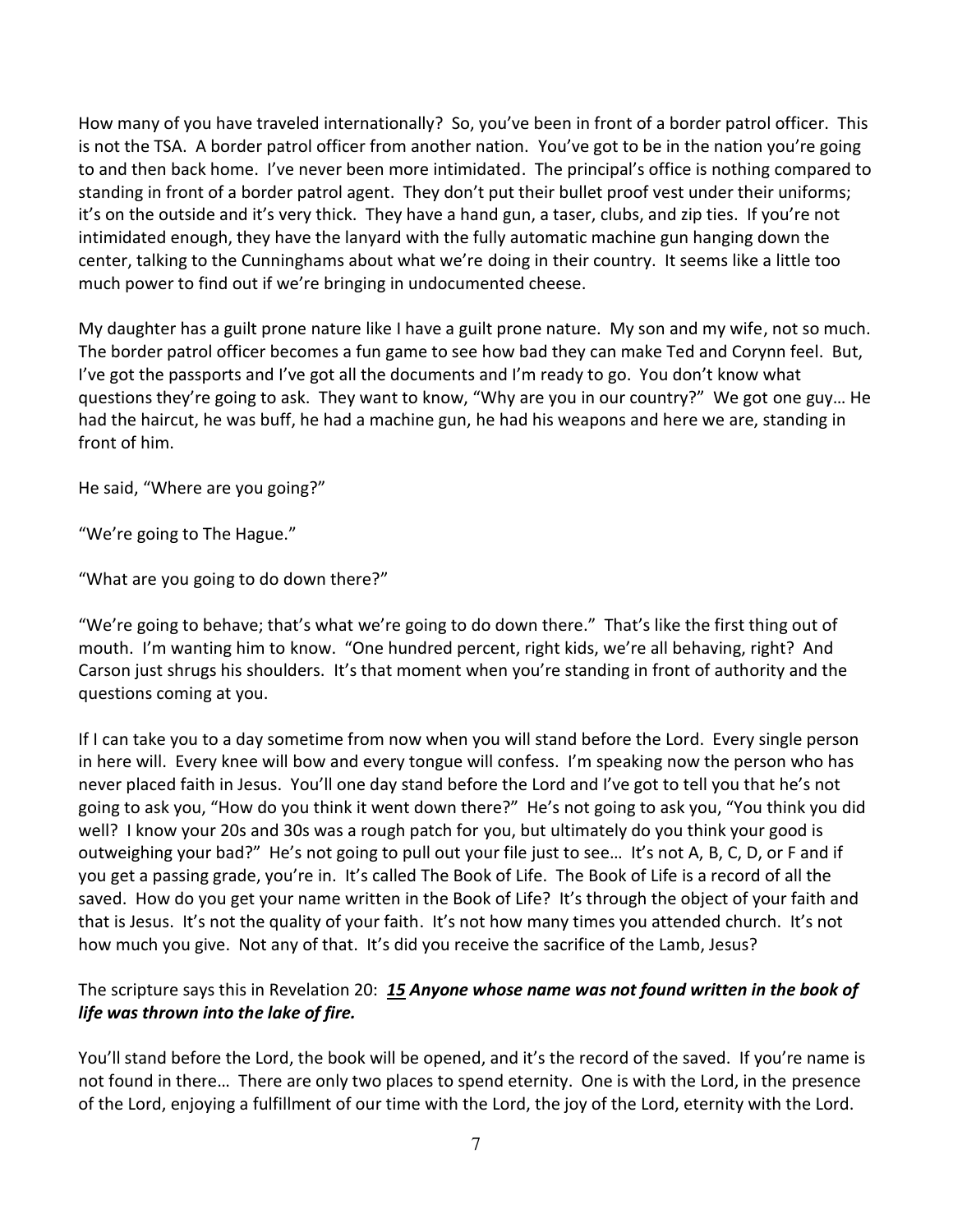The other is separated from the Lord in the Lake of Fire. The scripture is very clear. No intimidation needed. I know there's the doctrine out there that some folks have accepted, to say it will all get figured out in the end. You'll have a last chance in the end. That's not what the Bible teaches.

Jesus said, "*I am the resurrection and the life. The one who believes in me will live, even though they die…"* They will have the joy. It will be that room I walk into at Cox and know that there are only days left, and the joy, there's joy. How do you receive the Lord? How do you know that your name is written in the Book of Life?

Romans 10: 9 says, *If you declare with your mouth, "Jesus is Lord," and believe in your heart that God raised him from the dead, you will be saved.* Focus on the object of your faith, not the quality of your faith. With the quality of your faith, you want to talk in terms of what it is we do. That's an overflow of our salvation, not the source of it. Church attendance is an overflow of our relationship with the Lord. Giving, tithing 10% of my income and giving offerings above that, that's an overflow of salvation, not the source of it. Serving, as we just came out of a series on serving and encouraging and loving and praying for one another, is the overflow of our salvation, not the source of it. The source of my salvation is Jesus. And I declared him Lord. I believe he's been raised from the dead.

As 1 Thessalonians 4 says, when we lose someone, they've not perished. If Christ has not been raised, they've perished, but since Christ has been raised from the dead, to be absent from the body is to be present with the Lord, and so I know I will see my loved ones again one day. And the scripture says we believe Jesus died and rose again and because of that, we don't mourn like the rest of men; we mourn with hope.

If you've not made this decision, we're asking you right now over at the chapel and here in the castle and online, that this would be the day of your salvation where you proclaim Jesus as Lord. He's been raised from the dead. You confess your sins. You repent of your sins. And in repenting of your sins, you change, your reverse the direction of your life. There are many ways that seem right to a man, but in the end, lead to destruction. You've been going down a destructive path because your life has been all about you. In the end, it leads to death. But today, professing Jesus as Lord and believing that he has been raised from the dead, you change the direction of your life.

As the scripture says, that day, thousands repented, and thousands were baptized. We've been doing something around here called spontaneous baptisms. If today is the day of your salvation… Maybe you've become a believer in the last few weeks or months and if you say, "I want to be baptized on Easter Sunday," we want to give you that opportunity. You step right back here as we begin baptizing. We'll give you a shirt. We left the tags on this one to prove to you this is not like a hospital gown; we're not reusing this stuff. You take these shorts. We'll give you a towel. You'll have everything you need to go home dry. You may think this is way too many details going into this, but I was told after the first service that we needed more details to make it clear as can be for those who want to be baptized.

As worship begins, we're going to invite you to step out. There will be people at that door if you don't want to come up this way. I just want to encourage you that I think it's better if you walk right down this center aisle, walk right up these stairs… Travis is one of the nicest guys you'll ever meet on the planet.